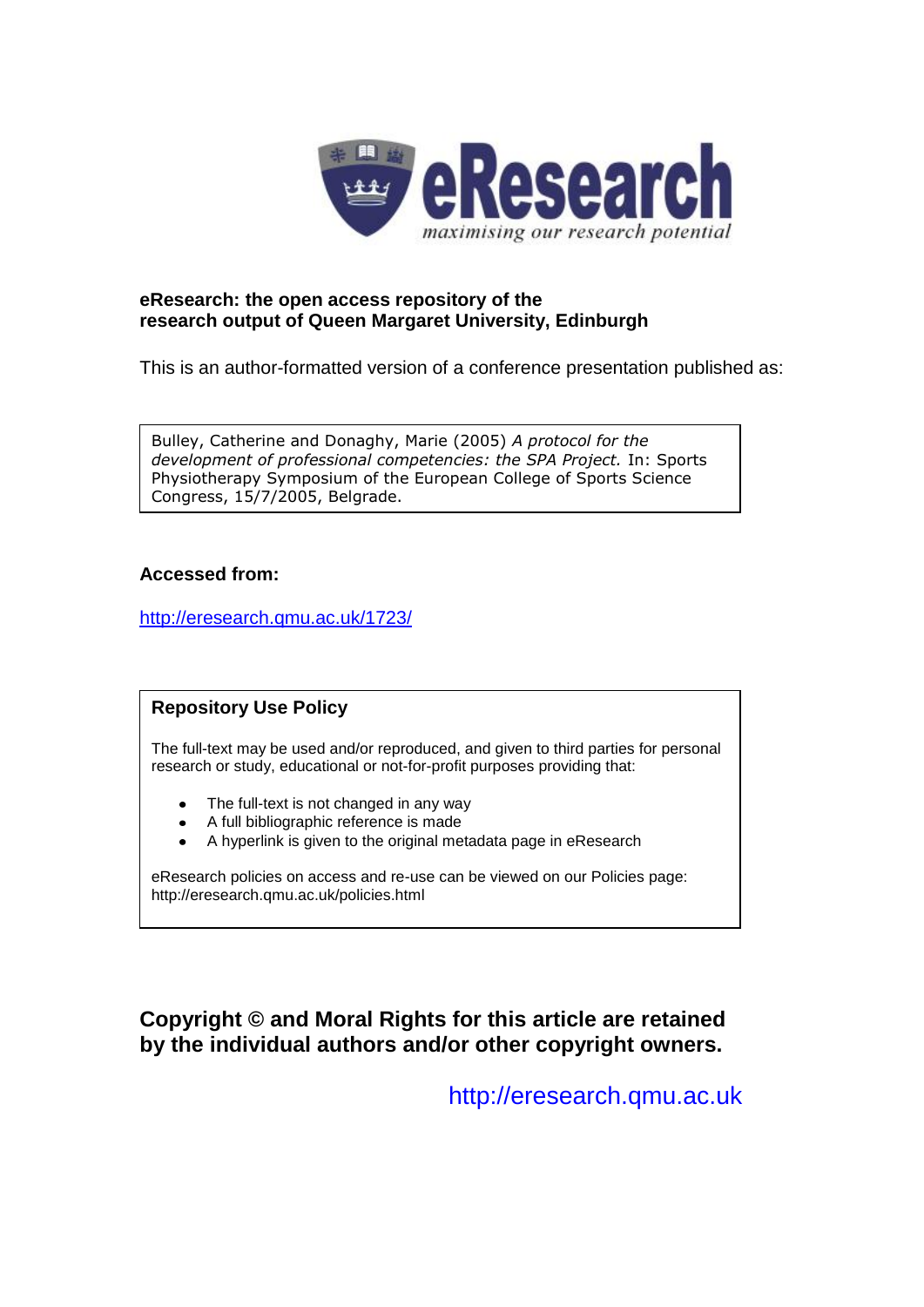

## *A protocol for the development of professional competencies: the SPA Project*

European College of Sports Science Cathy Bulley Belgrade Research Fellow,

15<sup>th</sup> July 2005 SPA Project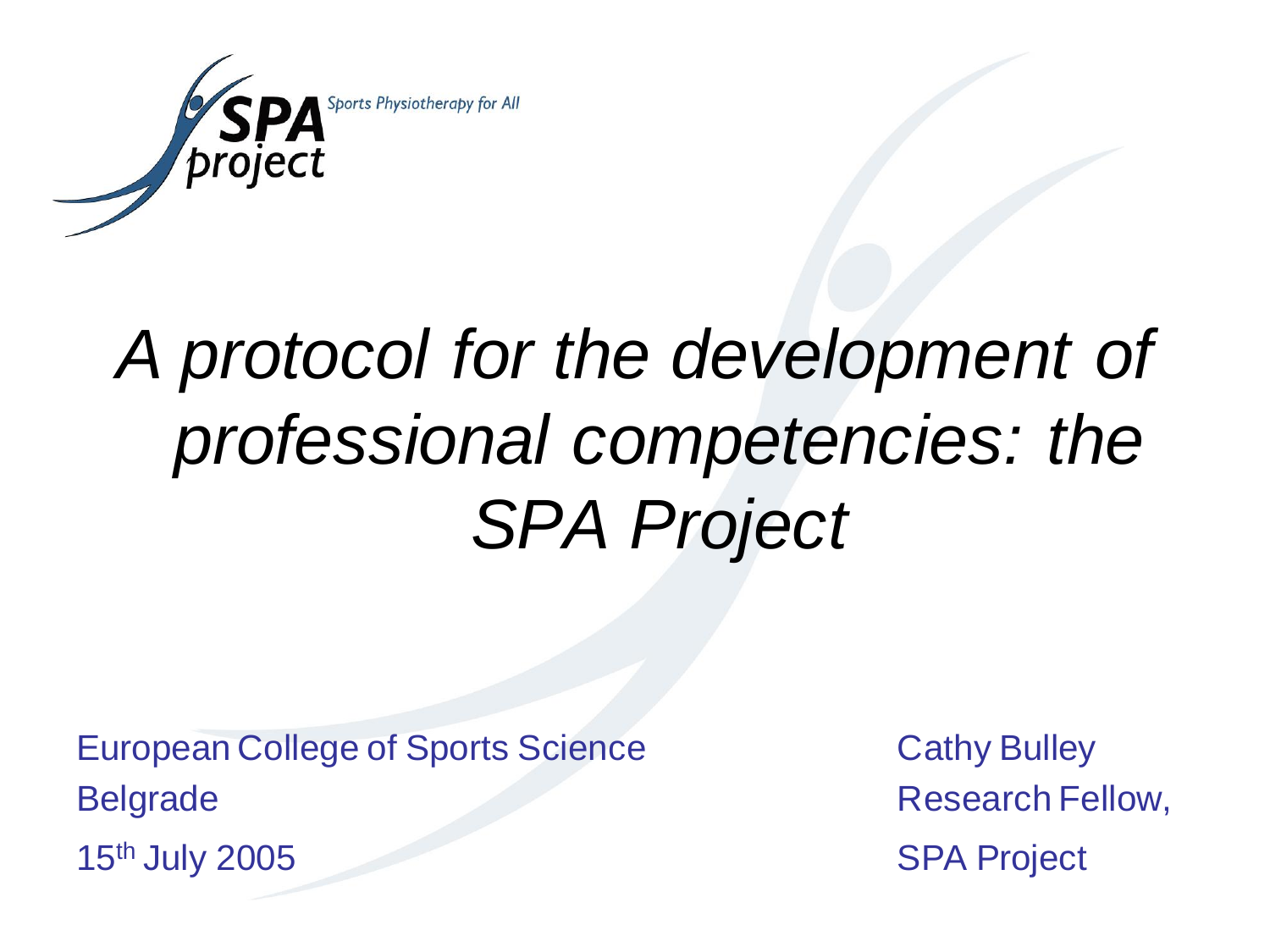

## What are competencies?

• Competencies:

effective professional behaviours that integrate specific knowledge, skills and attitudes in a particular context *(Ministry for Education, Culture and Science; Netherlands, 2002)*



*i.e. what do we expect a sports physiotherapist to be able to do?*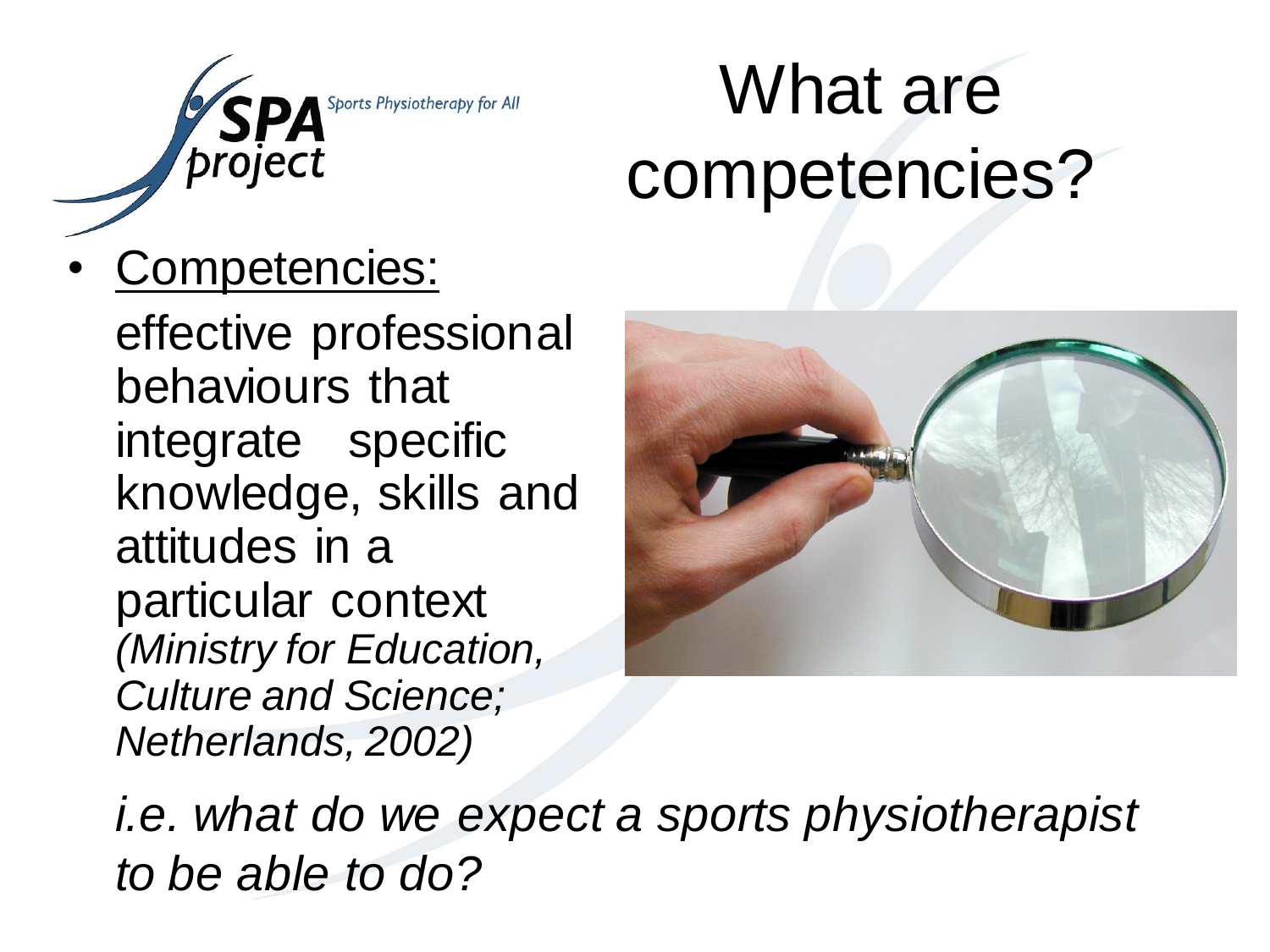

## Why develop competencies?

- Increasing specialisation
- $\rightarrow$ Delineation
- $\rightarrow$ Communication
- $\rightarrow$ Transparency

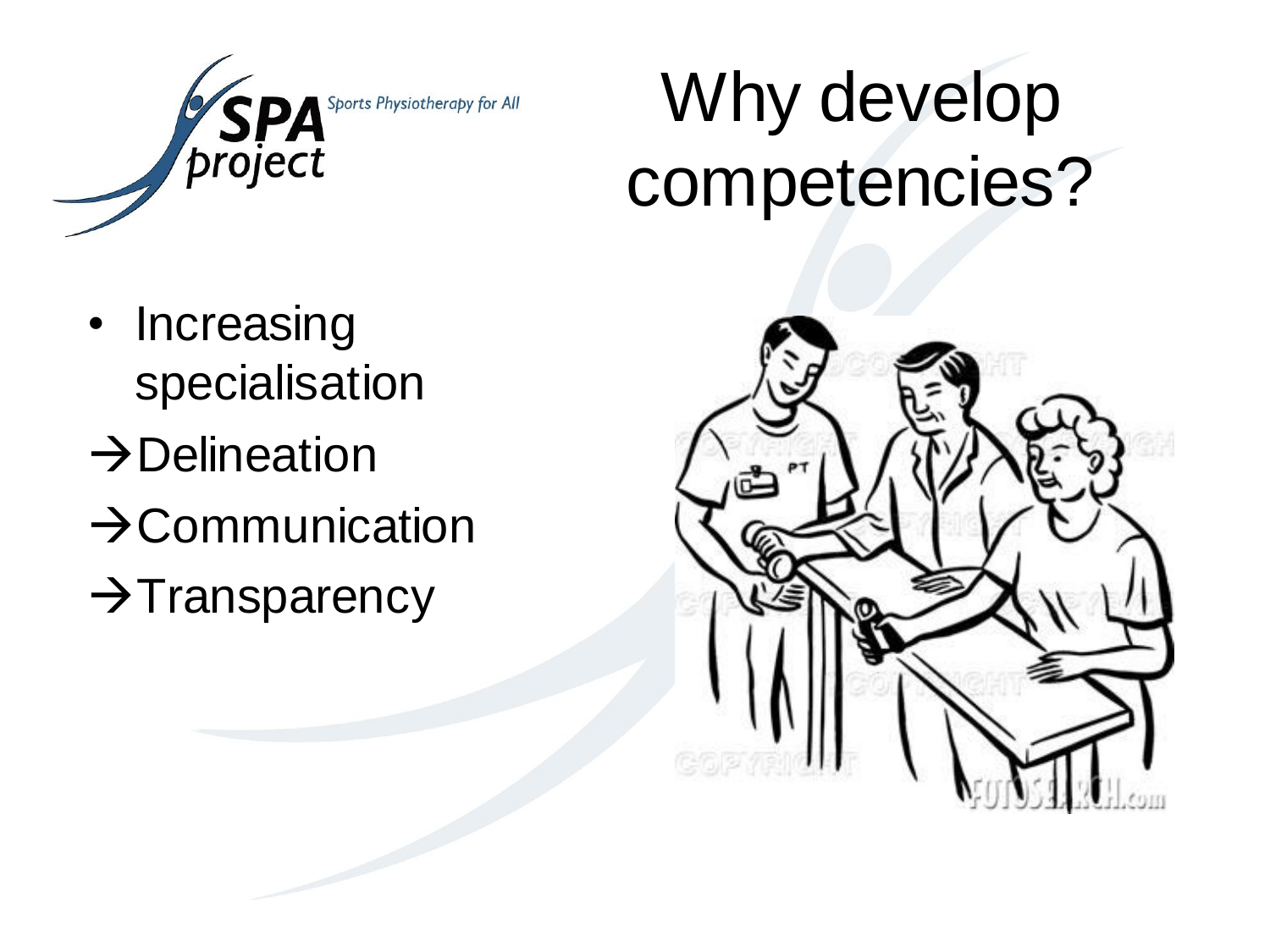

## The importance of competencies

| <b>Level</b>                      | <b>Examples</b>                                                                                                        |
|-----------------------------------|------------------------------------------------------------------------------------------------------------------------|
| Policy                            | Increasing international mobility; increasing<br>professional recognition                                              |
| <b>Education</b>                  | Appropriate design of educational opportunities;<br>international harmonisation of education                           |
| <b>Service</b><br><b>Delivery</b> | Design of employment specifications, job<br>descriptions; integration into quality assurance<br>mechanisms;            |
| Individual                        | Recognition of roles and capabilities;<br>identification of individual learning needs and<br>design of an action plan; |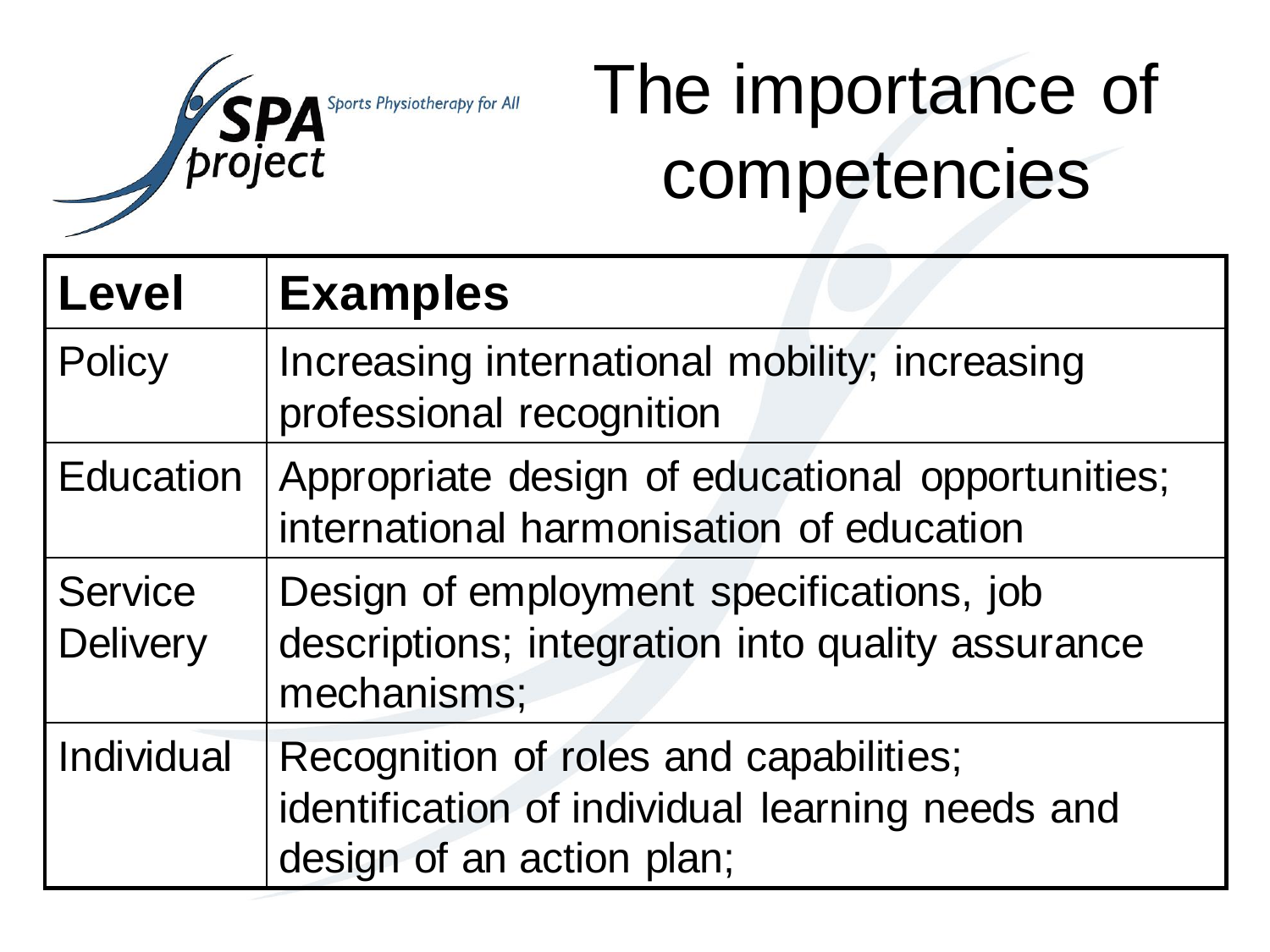

## Sports physiotherapy

- How is sports physiotherapy distinct from:
- $\rightarrow$  other professions?
- $\rightarrow$  general physiotherapy?
- $\rightarrow$  other physiotherapy specialisms?



**1 st task of the SPA Project competencies**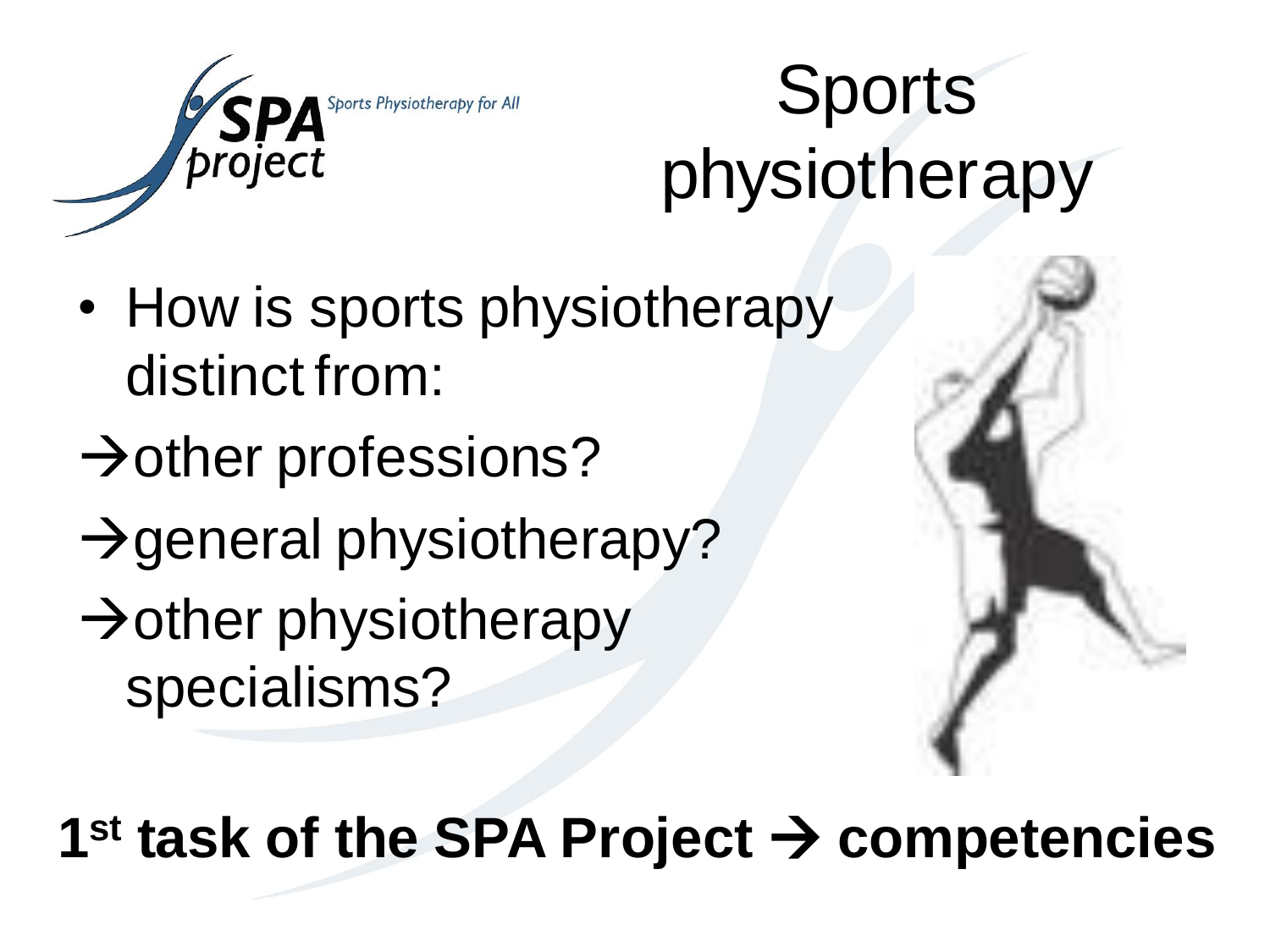

## **Characteristics of the process**

- $\cdot$  International  $\rightarrow$  documentation and **consultation**
- Rigorous  $\rightarrow$  methodology
- Flexible  $\rightarrow$  international similarities and **differences**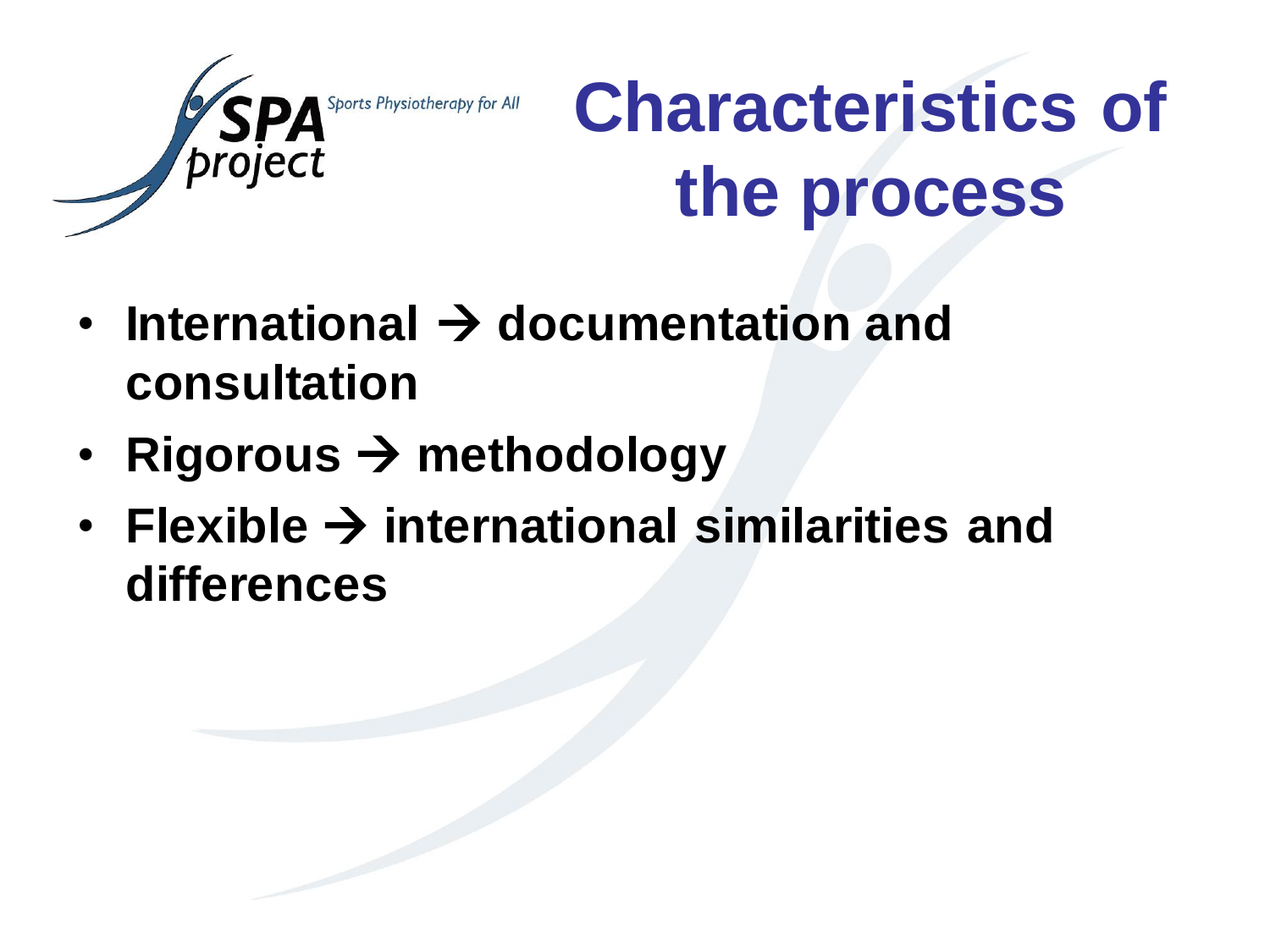

## Stages of Development

- 1) Content analysis of international documentation: similarities and differences in 16 countries
- 2) Expert panel: cross-checking of themes
- 3) Expert panel: decisions regarding level
- 4) Use of a competency model as a structure to group themes (Coppoolse & Van den Heuvel, 2004)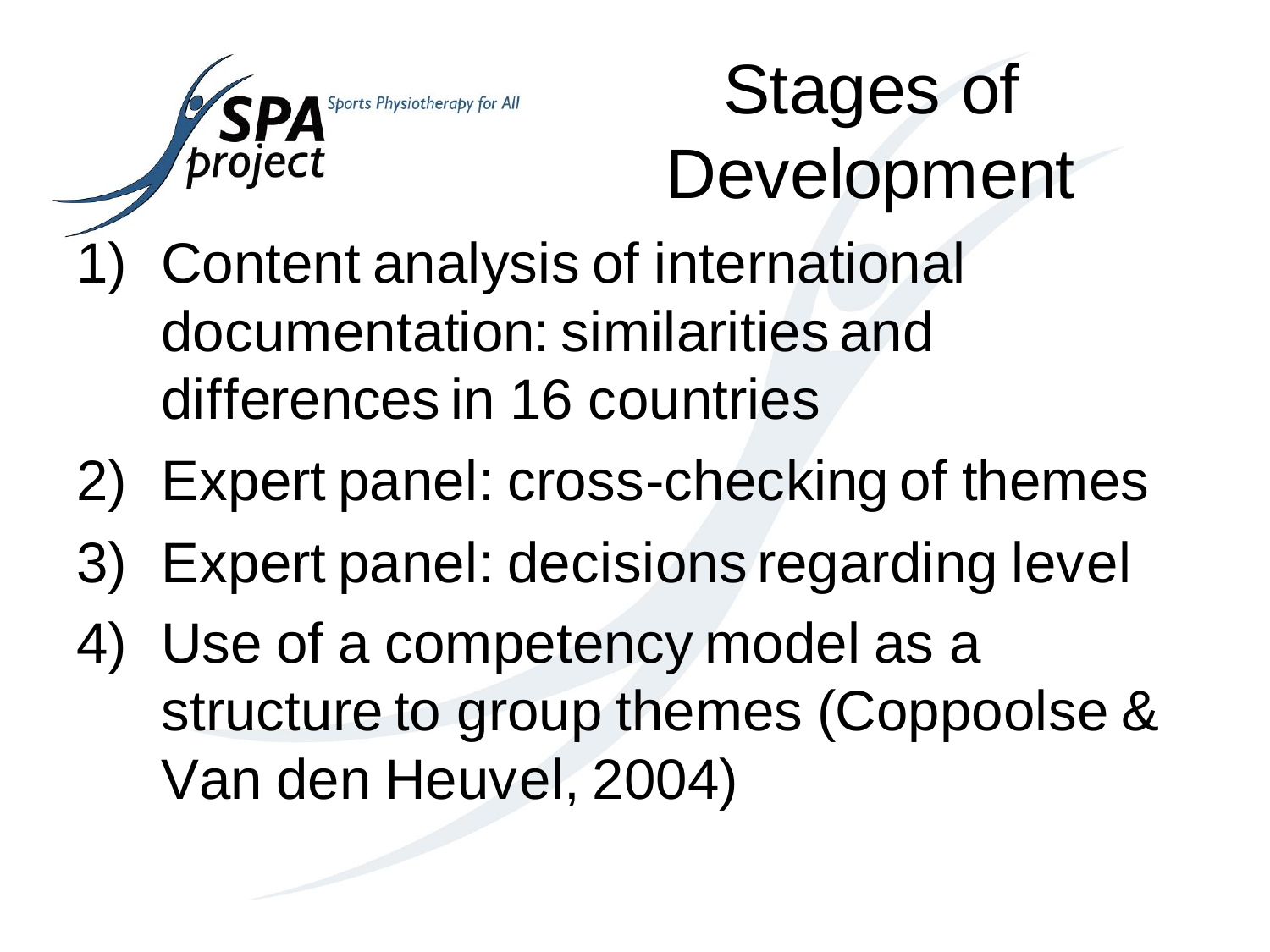

## Sports physiotherapy competency areas

### **INNOVATOR/ PROFESSIONAL LEADER**

### **PROFESSIONAL LEADER**

6. Life-Long Learning 7. Professionalism and Management

9. Dissemination of Best Practice

**INNOVATOR** 8. Research Involvement

### **MANAGER OF THE PATIENT/CLIENT**

### **PROFESSIONAL LEADER/ADVISOR**

11. Promotion of Fair Play and Anti-Doping Practices

1. Injury Prevention 2. Acute Intervention 3. Rehabilitation 4. Performance **Enhancement** 

**INNOVATOR/ ADVISOR** 

**10. Extending Practice Through Innovation** 

### **ADVISOR**

5. Promotion of a Safe, **Active Lifestyle**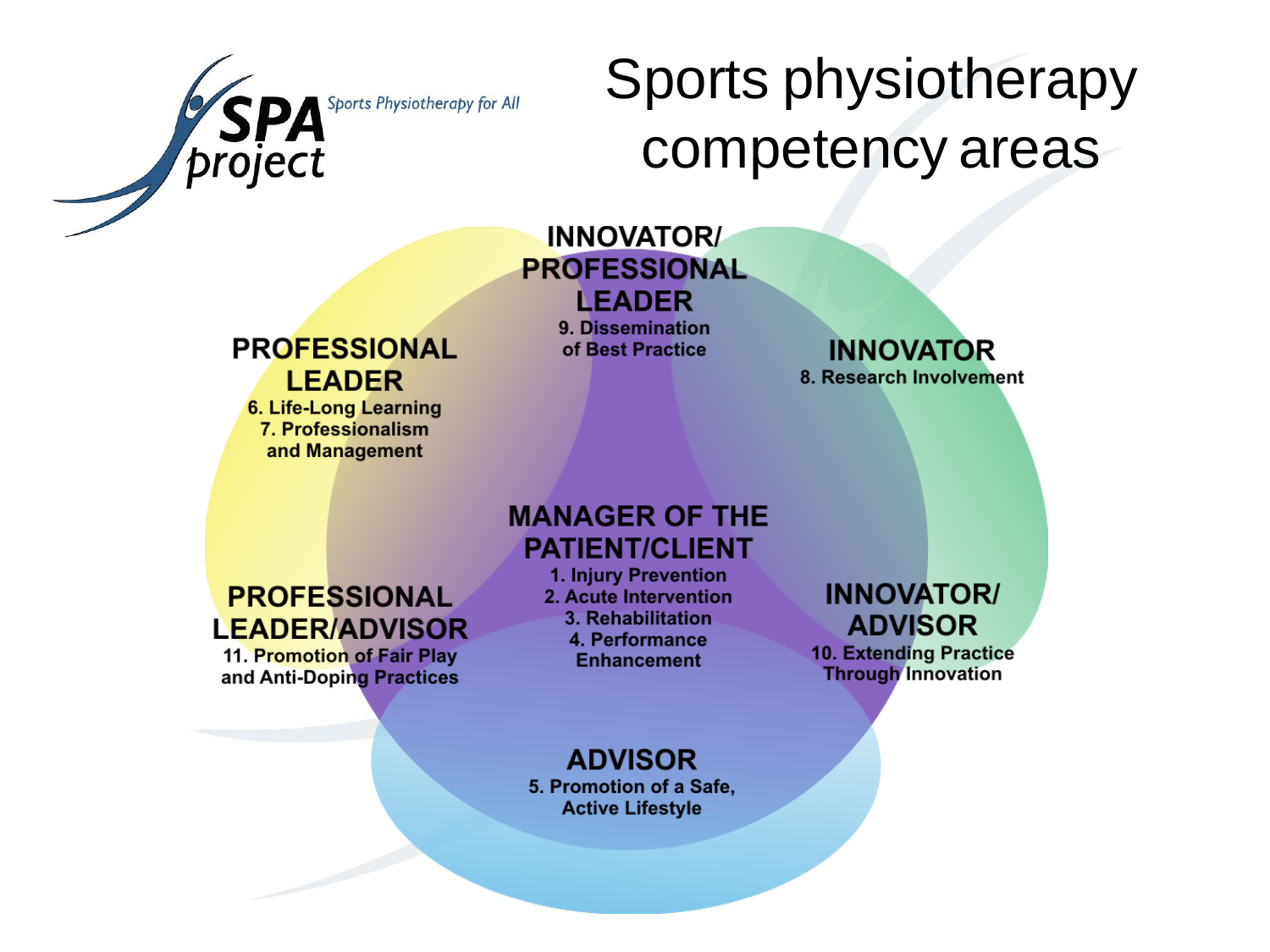

## Review and Revision

- Competencies written for each area in the model
- Draft 1  $\rightarrow$  internal review  $\rightarrow$  Draft 2
- Draft 2  $\rightarrow$  external review  $\rightarrow$  Final draft
- Final draft  $\rightarrow$  unanimously accepted by the International Federation of Sports Physiotherapists 5<sup>th</sup> November 2004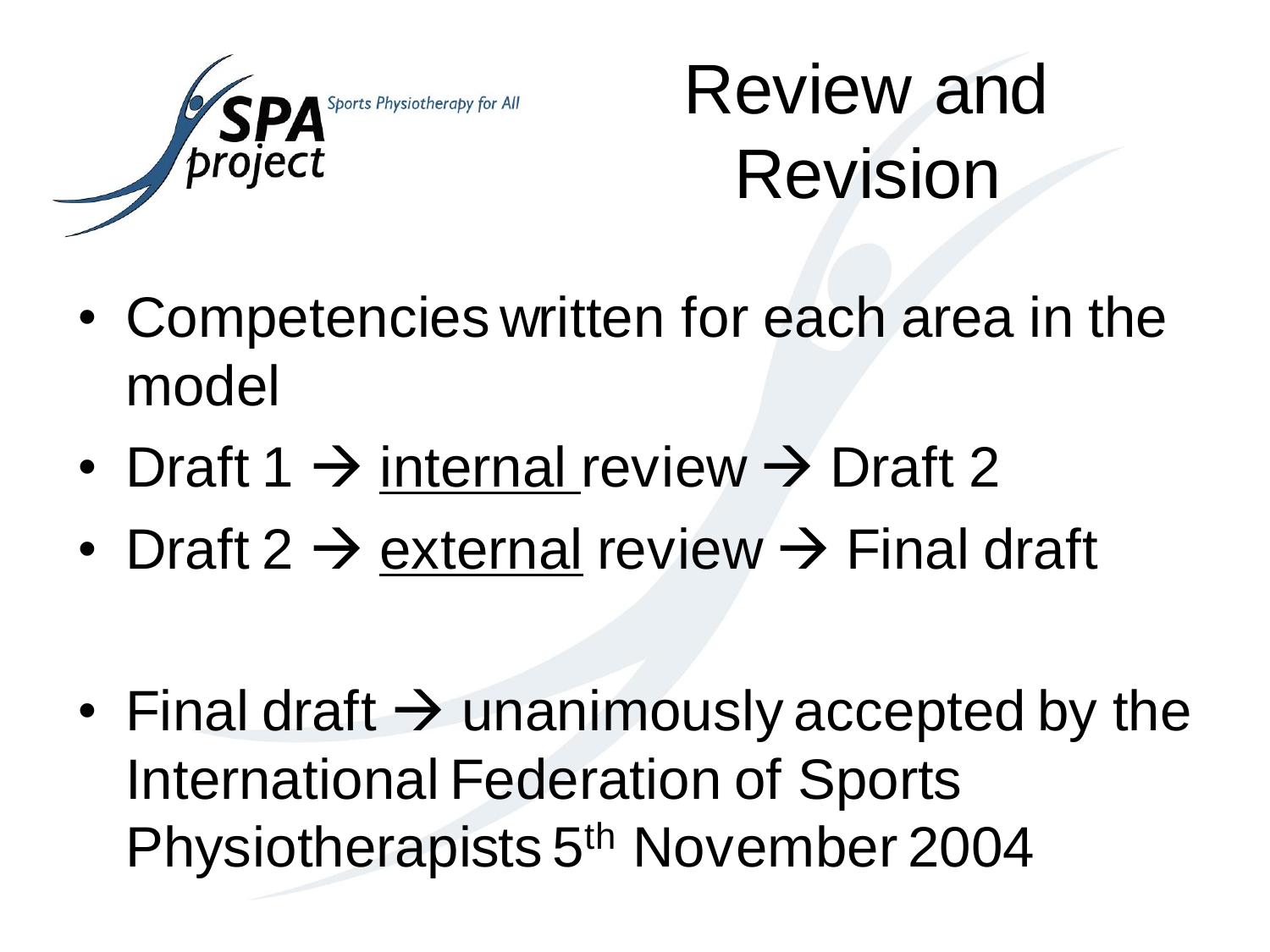

# Progression

- Standards were developed to supplement the competencies  $\rightarrow$  accepted by the IFSP June 2005
- Next stage: development and piloting of an audit toolkit
- The documents are already being used internationally in education and policy development